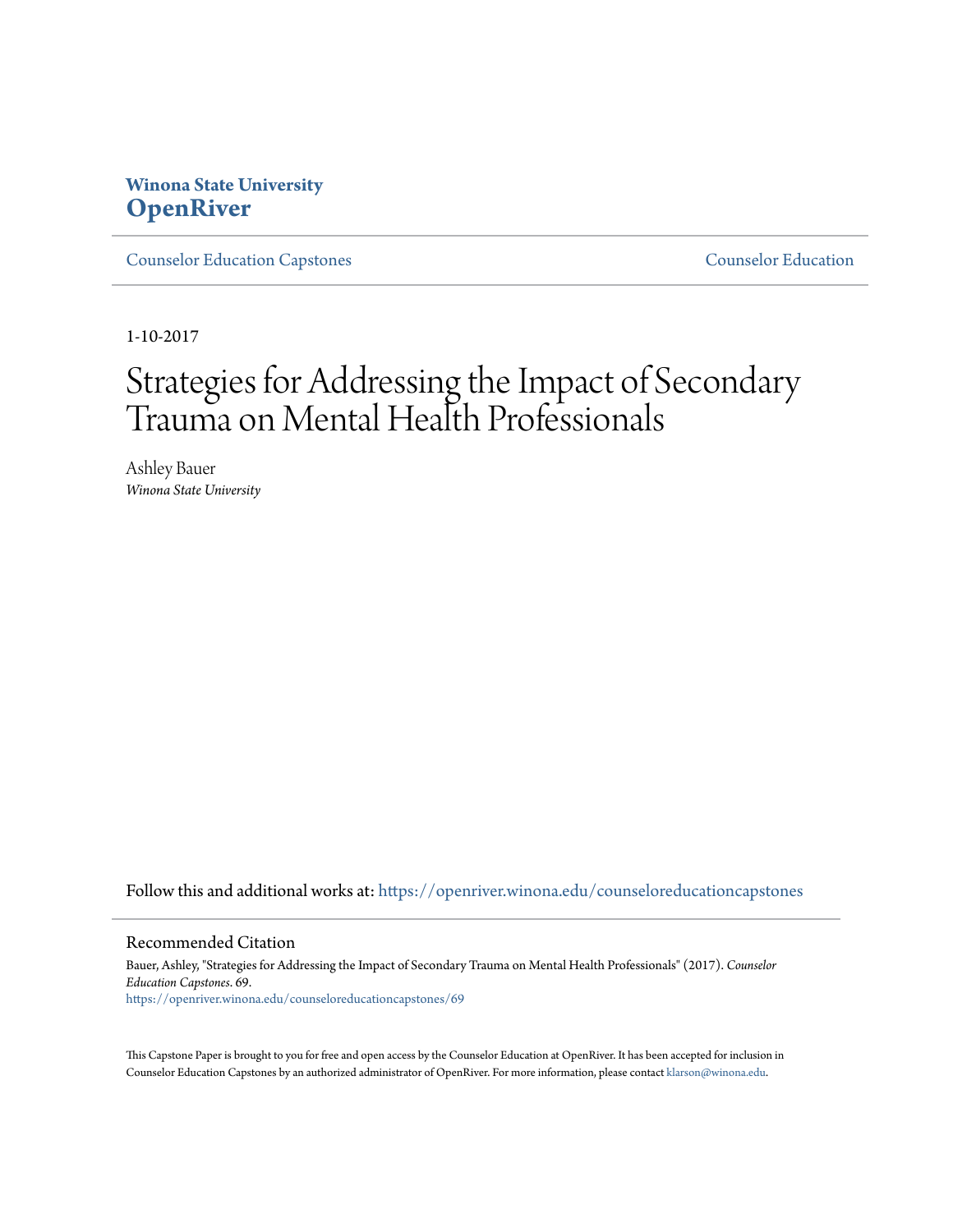Strategies for Addressing the Impact of Secondary Trauma on Mental Health Professionals

Ashley Bauer

A Capstone Project submitted in partial fulfillment of the requirements for the Master of Science Degree in Counselor Education at Winona State University

Spring, 2017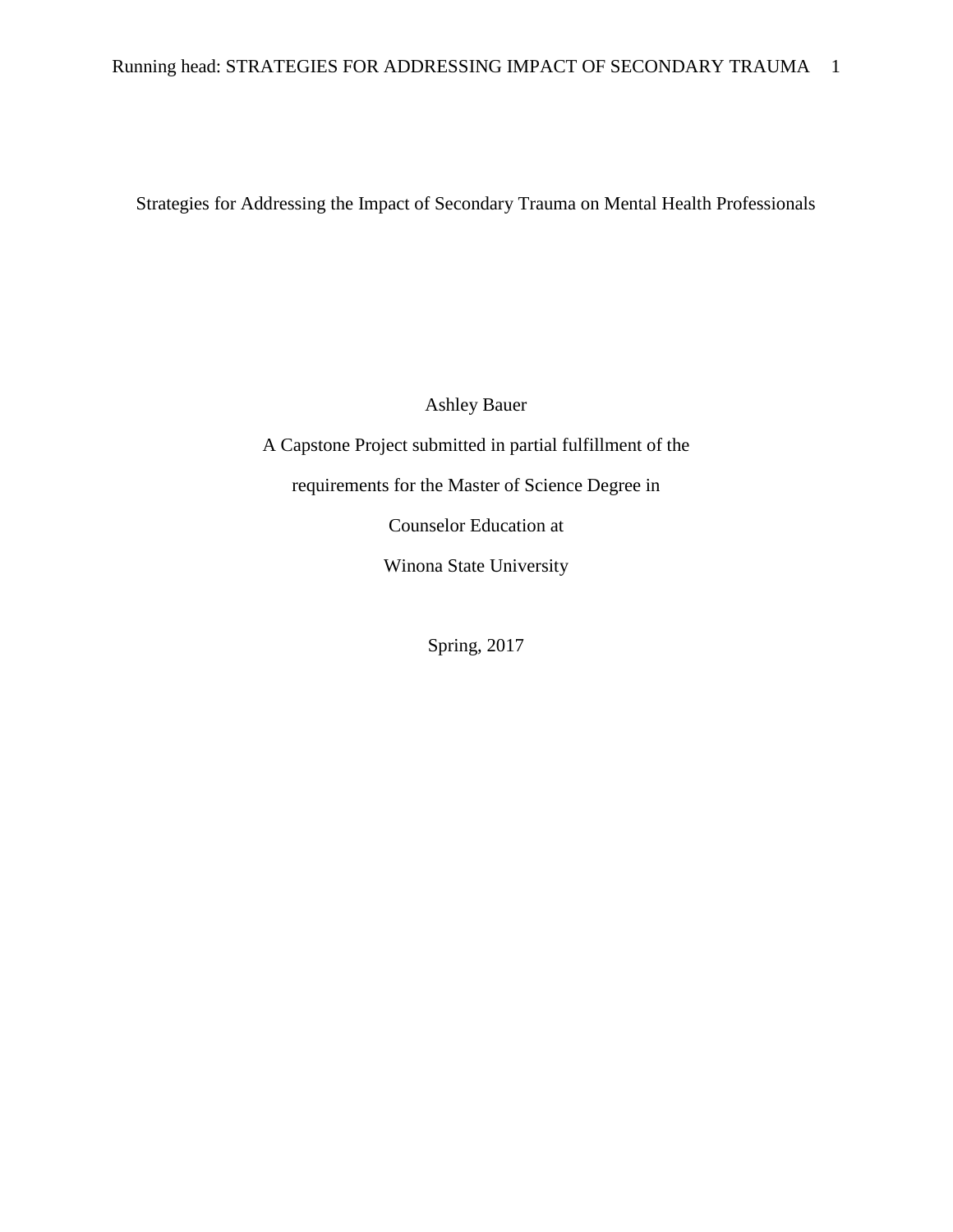# Winona State University

College of Education

Counselor Education Department

# CERTIFICATE OF APPROVAL

# CAPSTONE PROJECT

\_\_\_\_\_\_\_\_\_\_\_\_\_\_\_\_\_\_\_

\_\_\_\_\_\_\_\_\_\_\_\_\_\_\_\_\_\_\_\_\_\_\_\_\_\_

Strategies for Addressing the Impact of Secondary Trauma on Mental Health Professionals

This is to certify that the Capstone Project of

Ashley Bauer

Has been approved by the faculty advisor and the CE 695 – Capstone Project

Course Instructor in partial fulfillment of the requirements for the

Master of Science Degree in

Counselor Education

Capstone Project Supervisor: Dr. Eric Baltrinic

Approval Date: 1/10/17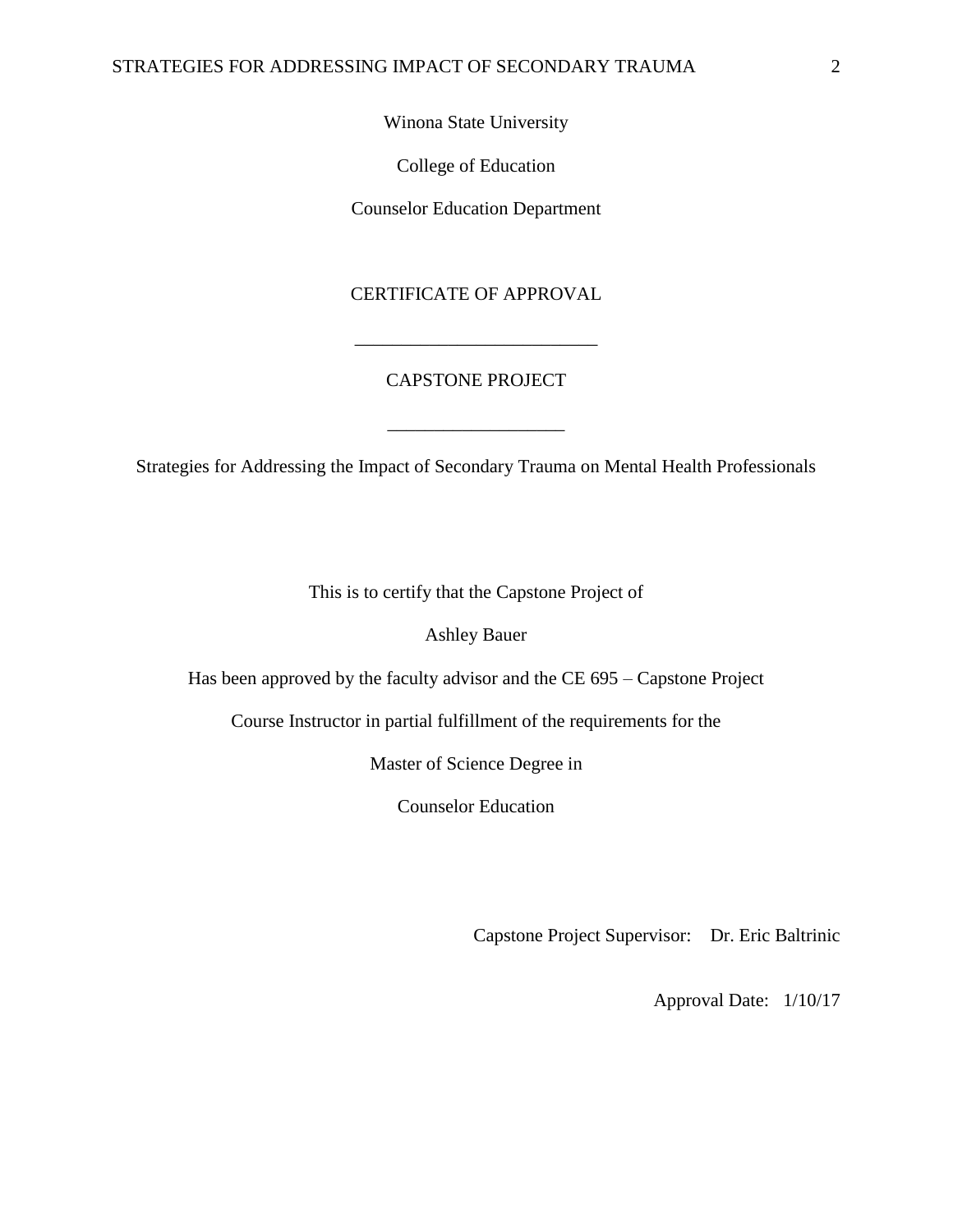### **Abstract**

Providing effective counseling interventions means creating a therapeutic alliance through active listening. Clinicians who treat trauma survivors are frequently exposed to graphic details of the traumatic events, and in a sense absorb, this information disclosed. This secondhand exposure to traumatic events can impact clinician's personal and professional functioning. This paper aims and discussing the various encounters a counselor may experience when working with trauma survivors; as well as, various strategies to help improve health and wellness within the work environment, education, and personally.

*Keywords*: secondary trauma, prevalence of secondary trauma, preventative measures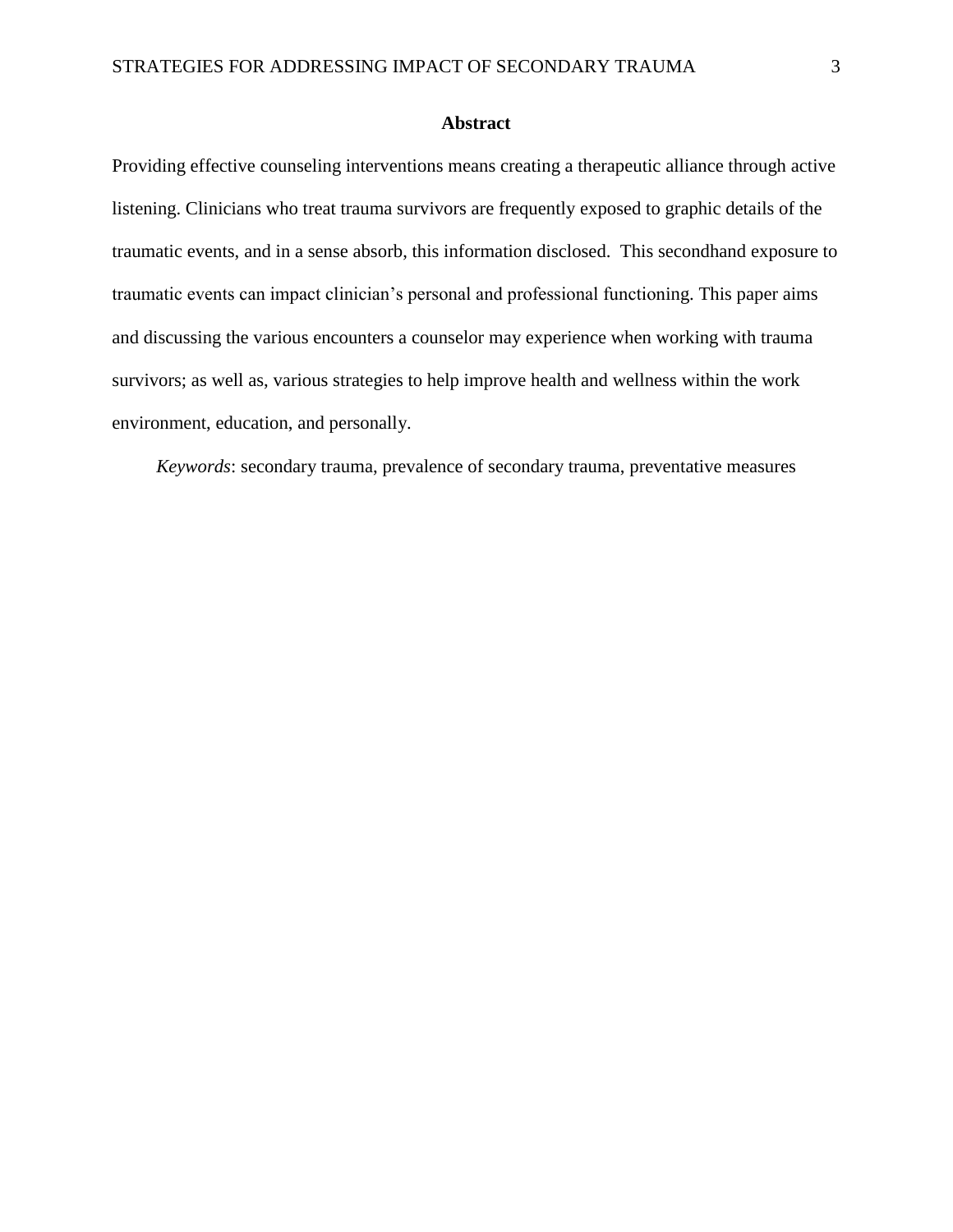# **Contents**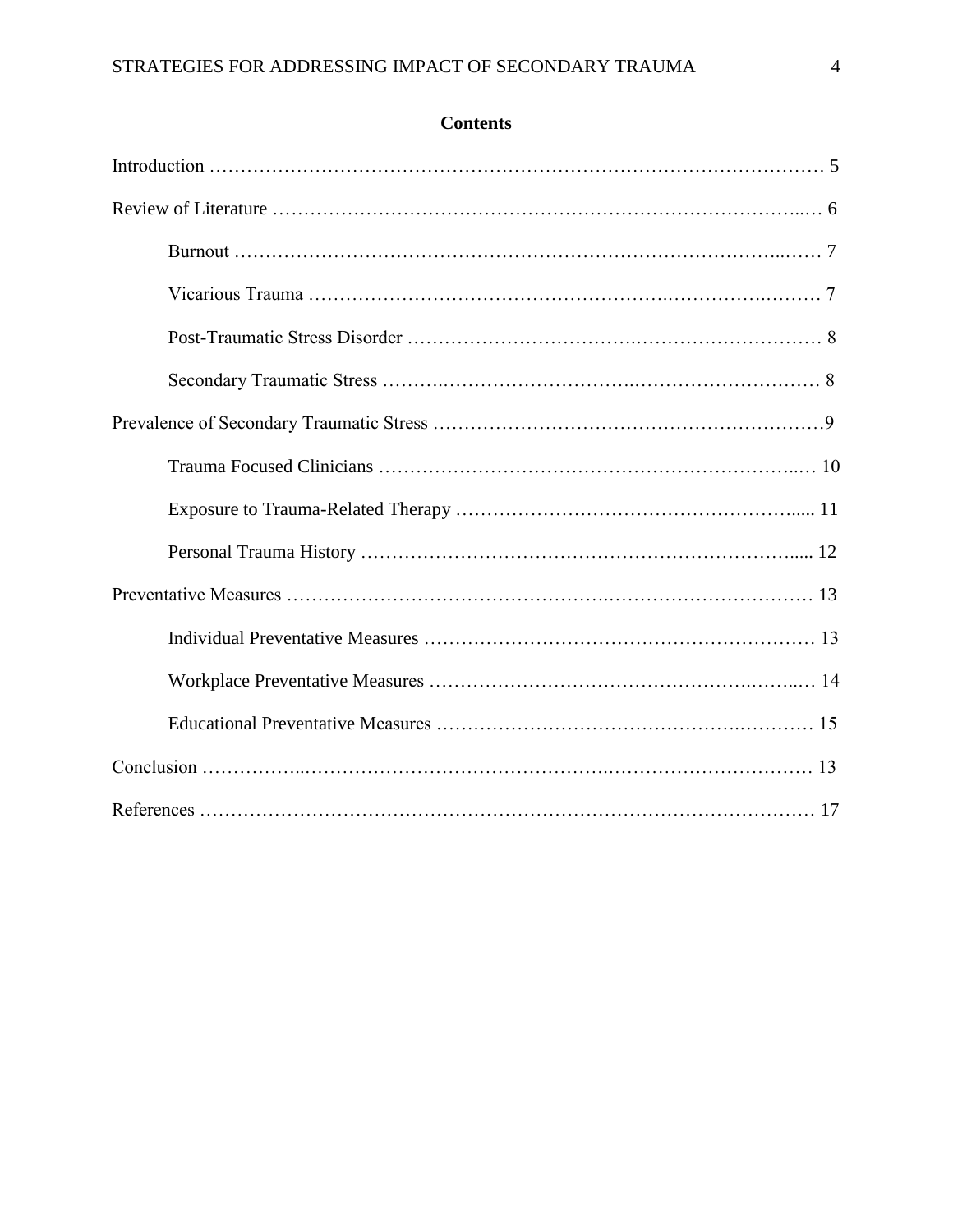#### **Introduction**

Counselors are dedicated to providing services to vulnerable populations; including those who have been abused, neglected, chronically mentally ill, and the elderly (Newell & MacNeil, 2010). Effective counseling practices involve creating a strong working relationship, which includes knowing about the client's life and the events that have created the current state of turmoil and imbalance. Active listening, a vital component of building the therapeutic relationship, involves listening to, and to a degree absorbing, the information disclosed. This includes all the pain, trauma, and suffering that may be disclosed. Active listening to traumatic stories may have an emotional effect that compromises professional functioning and diminishes quality of life (National Child Traumatic Stress Network, Secondary Traumatic Stress Committee, 2011). The chronic, daily exposure to clients and their distress may becoming emotionally demanding on counselors and result in the experience of secondary traumatic stress. The purpose of this paper is to provide an overview of secondary trauma and its potential impact on mental health professionals; as well as, strategies for reducing secondary trauma.

The emotional and psychological risks associated with being a provider of direct therapeutic services to client's who've experienced trauma and professional self-care in response to these risks have been overlooked in practices, training, and education (Newell & MacNeil, 2010). Within the last two decades, an increase of literature and research have acknowledged these risks and the possibility of it creating an occupational hazard. "Studies show that from 6% to 26% of therapists working with traumatized populations, and up to 50% of child welfare workers, are at high risk of secondary traumatic stress or the related conditions of PTSD and vicarious trauma" (National Child Traumatic Stress Network, Secondary Traumatic Stress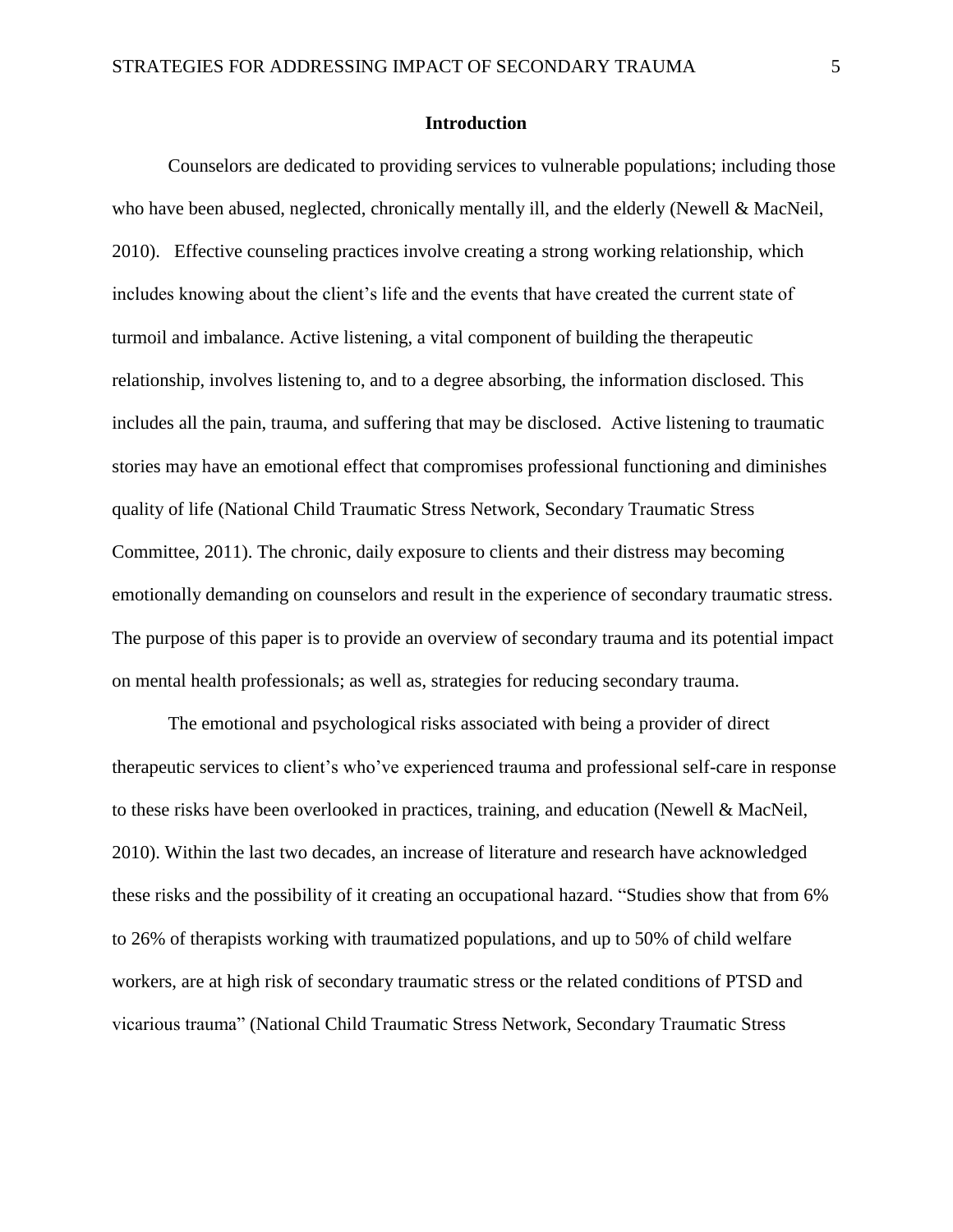Committee, 2011, p. 2). In essence, any professional that works directly with traumatized children is at a significant risk of experiencing secondary traumatic stress.

## **Review of Literature**

Mental health counselors provide treatment to victims of trauma frequently encounter, "vivid descriptions of traumatic events, unsettling accounts of human cruelty and abuse, and direct witnessing of strong emotional expressions from their clients" (Robinson-Keilig, 2014, p. 1478). These types of experiences are often considered to be a common risk when working with traumatized populations. Kadambi and Truscoutt (2004) found that among 221 mental health professionals surveyed, 69.6% reported moderate to profound amounts of exposure to traumatic material. As a result of exposure to other's traumatic events, therapists may be at risk for developing their own trauma related symptoms; such as, changes in personal and professional functioning.

These types of symptoms and impairment to functioning experienced by counselors can be defined in a multitude of ways. Most commonly known is burnout, which is characterized by "emotional exhaustion, depersonalization and a reduced feeling of personal accomplishment" (Maslach, 1976). This condition can be experienced from any mental health practitioner, not just those who directly work in trauma related fields. Whereas, vicarious trauma is experienced by those who specifically work with individuals who have experienced trauma and refers to a "disturbances in the professional's cognitive frame of reference in the areas of trust, safety, control, esteem, and intimacy" (National Child Traumatic Stress Network, Secondary Traumatic Stress Committee, 2011, p. 2). Lastly, secondary traumatic stress, also known as compassion fatigue, refers to the manifestation of post-traumatic stress disorder (PTSD) symptoms cause by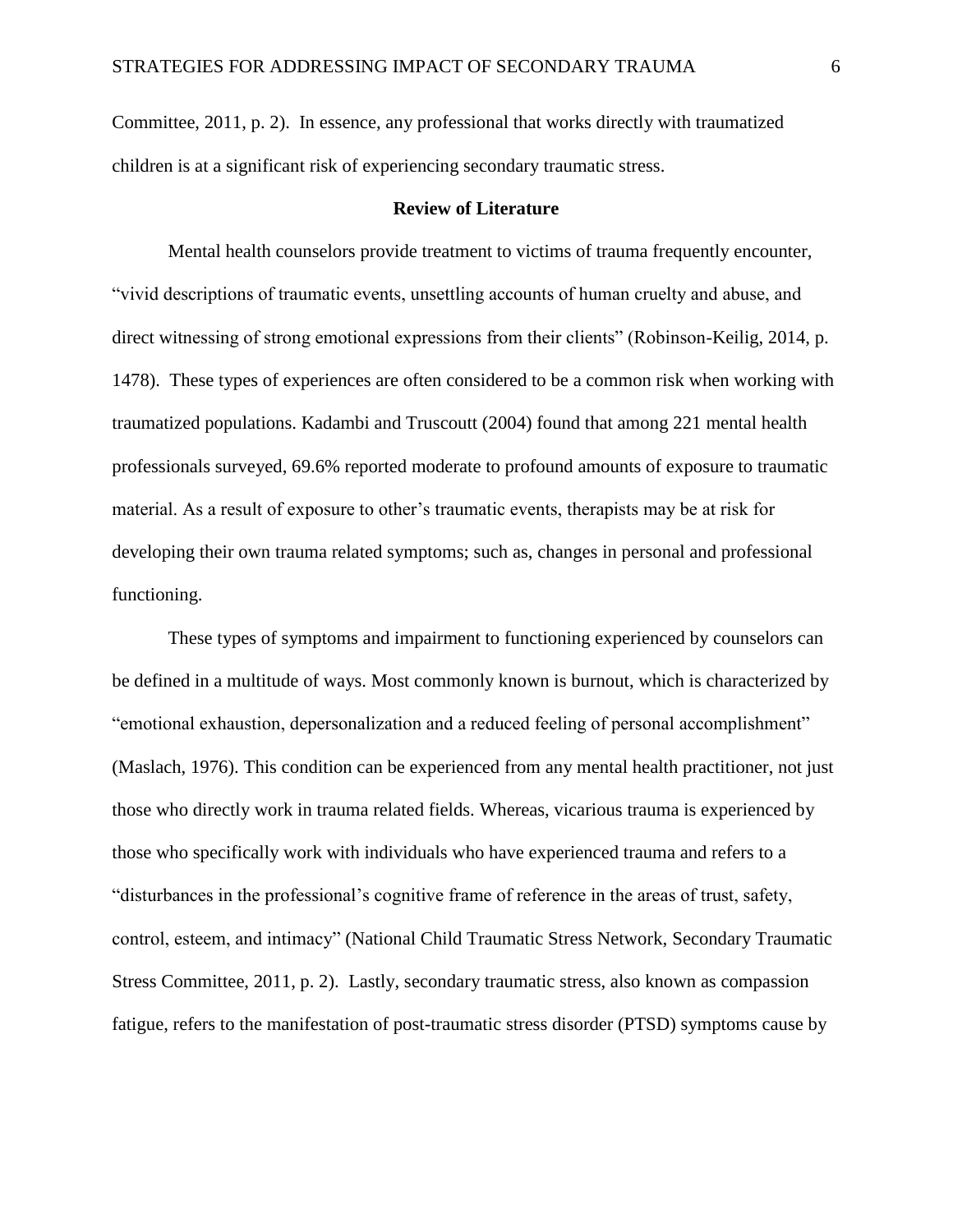at least one indirect exposure to traumatic experiences. Despite similarities in definitions, there is a distinction among the conditions.

#### **Burnout**

Burnout is a prolonged response to chronic emotional and interpersonal stressors on the job, and is characterized by meeting the three criteria of exhaustion, cynicism, and inefficacy (Maslach, Schaufeli, & Leiter, 2001). Exhaustion is a central component to burnout and is often the most recognized and reported symptom. Exhaustion represents the stress dimension of burnout, but it fails to encompass the relationship between practitioners and their work. Individuals who experience burnout also report feelings of depersonalization, distancing themselves from their clients and considering them to be more impersonal. Distancing is a selfpreservation reflex to exhaustion, and enhances feelings of cynicism and disparagement. Working under chronic exhaustion or cynicism is likely to affect feelings of success and effectiveness. It's comprehensible why someone would struggle to feel a sense of accomplishment when they are feeling exhausted or indifferent about helping others. Research has shown that exhaustion and cynicism often develop from an unmanageable workload and social conflict; whereas, feelings of inefficacy occur from lack of resources.

#### **Vicarious Trauma**

As previously stated, vicarious trauma results in a cognitive shift in beliefs and thinking after directly working with individuals who have experienced trauma (National Child Traumatic Stress Network, Secondary Traumatic Stress Committee, 2011). This cognitive shift may include changes in perceived safety, trust, and control (Newell & MacNeil, 2010). Despite conflicting research, common factors have been identified regarding what may predispose therapists to vicarious trauma: exposure and chronic work with traumatized clients, clinician's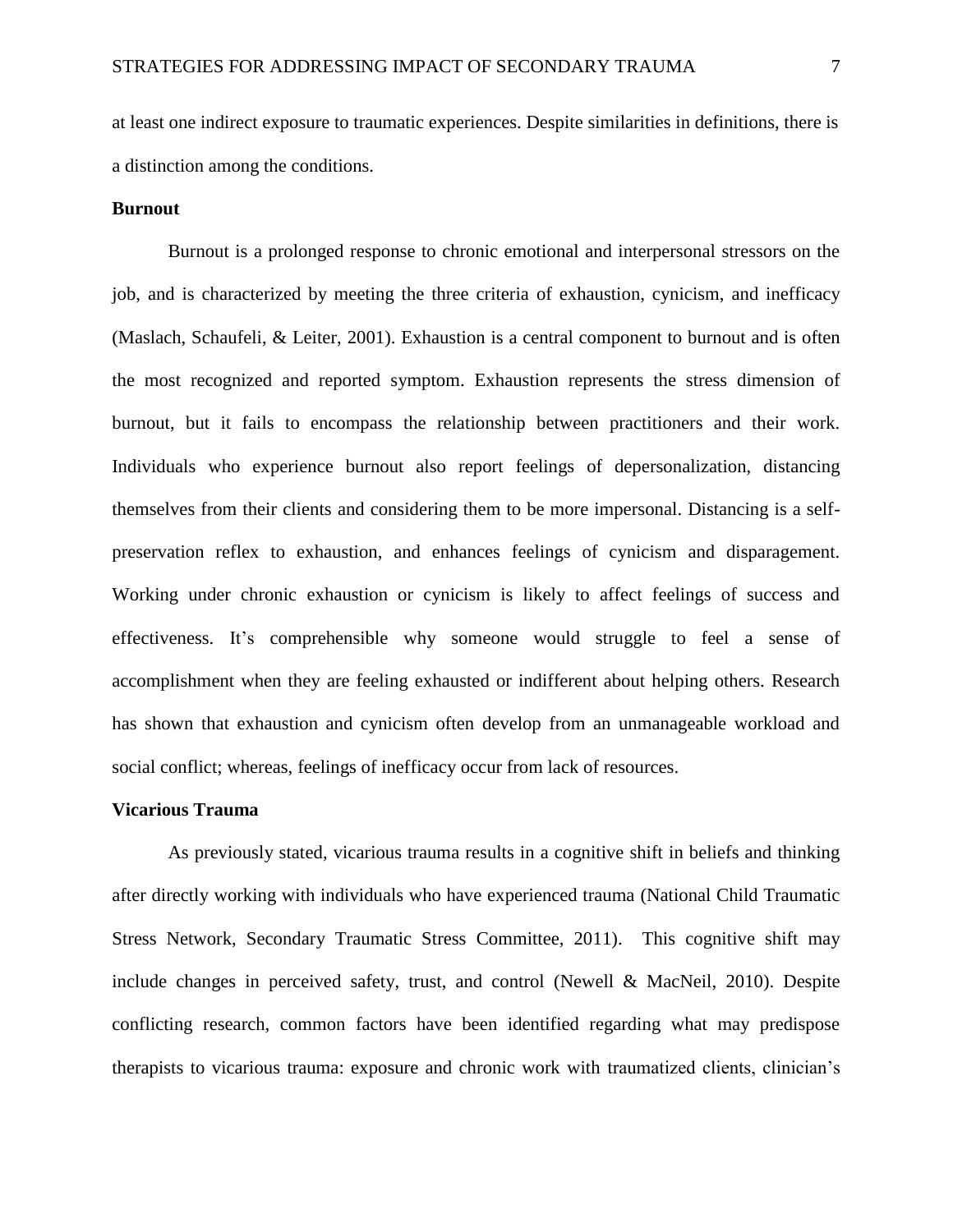capacity for emotional empathy, and a history personal trauma (Devilly, Wright, & Varker, 2009). Vicarious trauma and secondary traumatic stress have similar components, which may make it difficult to define and categorize these conditions. The key difference is the emphasis vicarious trauma places on the cognitive change that results from chronic direct practice with traumatized individuals; whereas, secondary traumatic stress focuses more on the outward behavioral symptoms (Newell & MacNeil, 2010).

#### **Post-Traumatic Stress Disorder**

To further understand secondary traumatic stress it is important to understand how its symptoms mimic that of post-traumatic stress disorder (PTSD). Individuals who experience secondary stress may find themselves re-experiencing their own traumatic events or notice an increase stress response related the indirect exposure to traumatic material. Furthermore, they may experience "changes in memory and perception; alterations in their sense of self-efficacy; a depletion of personal resources; and disruption in their perceptions of safety, trust, and independence" (National Child Traumatic Stress Network, Secondary Traumatic Stress Committee, 2011, p. 1-2). If a counselor is experiencing a decline in emotional and/or cognitive functioning due to secondary trauma, it will obviously have an impact on client care. This impact may lead a clinician to work with other types of clients or leave the counseling field altogether.

#### **Secondary Traumatic Stress**

Secondary traumatic stress results from engaging in an empathetic relationship with an individual suffering from a traumatic experience and being exposed to the intense or horrific experiences of that particular person's trauma (Newell & MacNeil, 2010). The symptoms of secondary traumatic stress are parallel to those of PTSD with the exception that with secondary traumatic stress, the traumatic event is not directly experienced by the affected individual;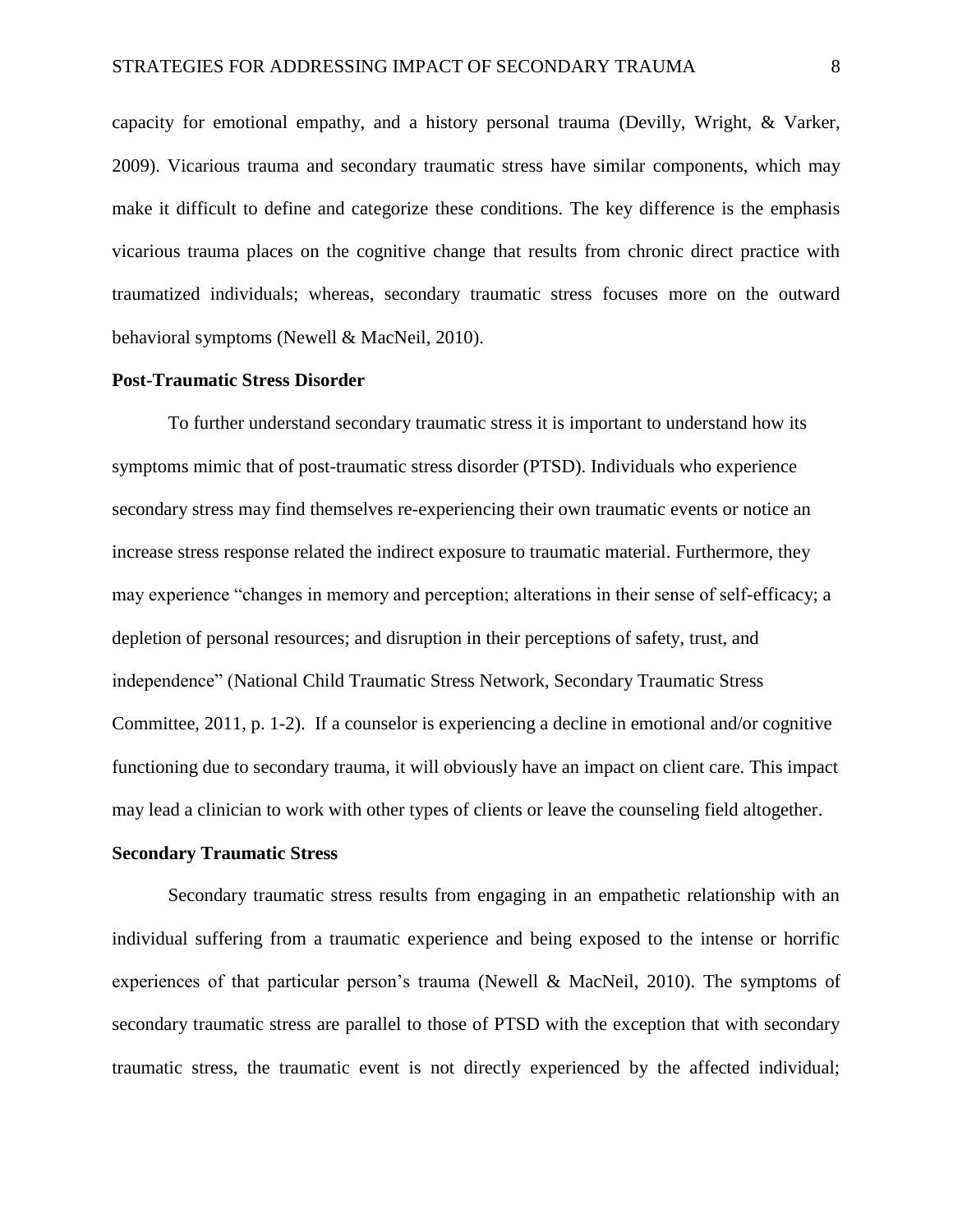instead the stressor is the exposure to knowledge about a traumatizing event experienced by the client. Symptoms of secondary traumatic stress may include intrusive thoughts, traumatic memories or nightmares, insomnia, chronic irritability, outburst, fatigue, difficulty concentrating, hypervigilant of reminders of the client trauma, and avoidance of clients and client situations.

# **Prevalence of Secondary Traumatic Stress**

The overall threat and impact of secondary trauma has been a major topic of research throughout the years, and it has resulted in conflicting findings. Kadambi and Truscott (2004) found that the majority of counseling participants in their study did not appear to be experiencing traumatic stress symptoms or burnout after serving clients who have experienced sexual violence, despite the fact that they perceived their work as potentially traumatizing. In fact, only 5% of participants in this study showed elevated levels of traumatic stress as measured by the Traumatic Stress Institute Brief Scale (TSI) and Impact of Event Scale (IES). These findings support other studies that have found mental health professionals are not suffering significant emotional or psychological concerns, and in fact are coping well with the demands of their work. Controversy, other studies have reported moderate to high levels of secondary trauma symptoms. Way et al. (2004) reported high levels of trauma symptoms in their sample of clinicians that treated either sexual abuse survivors or sexual offenders, with the mean in the moderate range and approximately 50% of the same reporting levels in the clinical range on the IES. Several factors may contribute to the range of secondary traumatic stress experiences across studies; such as, differences in test measurements, differences in subjective and objective levels of distress, and environmental characteristics (Elwood, et al., 2011).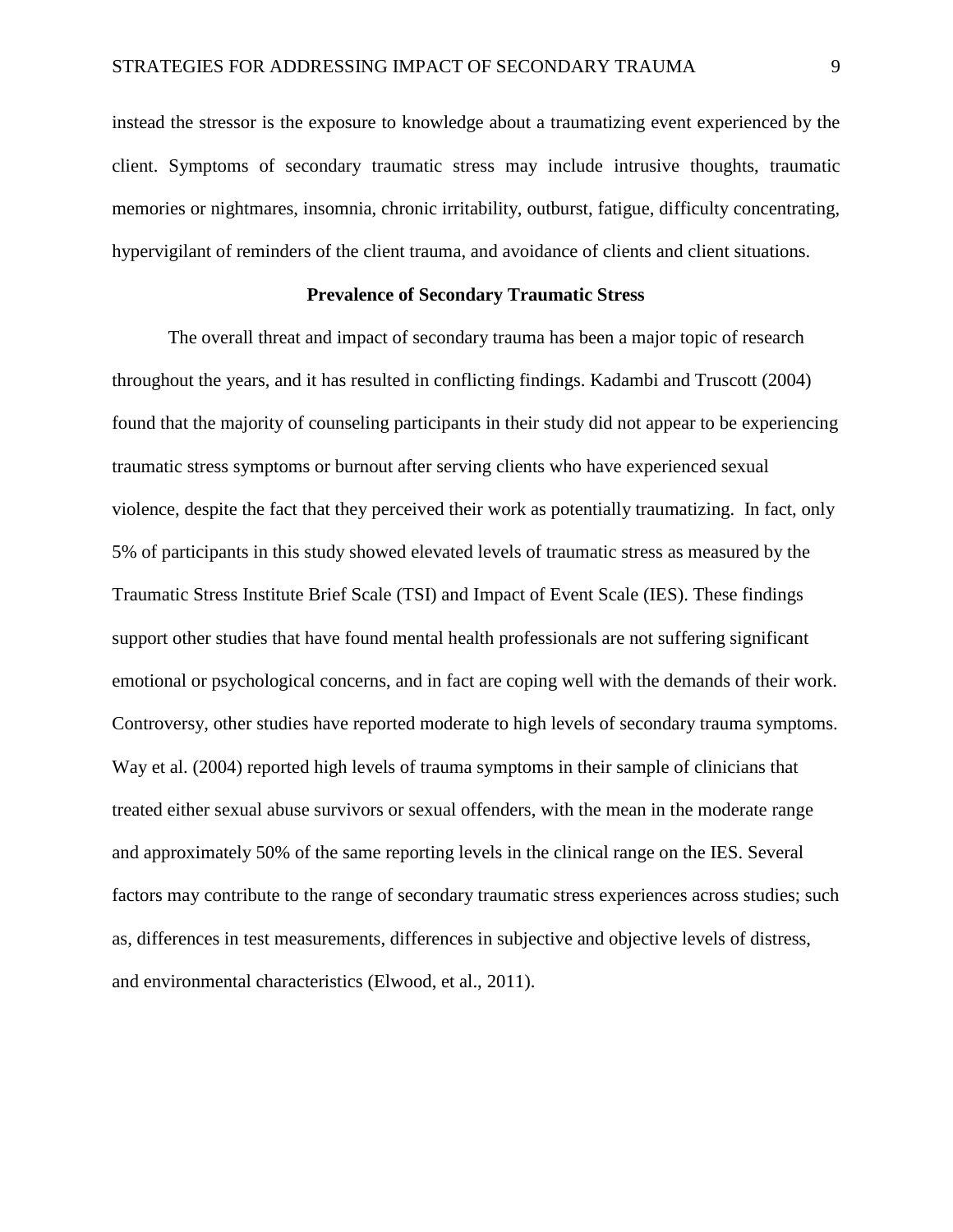# **Trauma Focused Clinicians**

Many researchers have claimed that clinicians working exclusively with traumatized clients are at a higher risk for experiencing distress, including secondary trauma, in comparison to other mental health professionals (Elwood, et al., 2011). However there has been a lack of research that has assessed this allegation. Kadambi and Truscott (2004) compared clinicians who primarily treated either survivors of sexual violence, clients with cancer, or general practice clients. The authors utilized secondary trauma theories to predict that the clinicians working with sexual assault survivors would report the highest level of secondary trauma symptoms. However, no significant differences were found between groups regarding secondary trauma on any measurement scales, including cognitive shifts due to vicarious trauma, PTSD symptoms, or indications of burnout. Alternatively, a separate study reported that clinicians who treated sexually abuse clients endorsed greater disruption in other's safety, trust, and esteem than clinicians to treated cancer patients (Cunningham, 2003). Additionally, a study by Birck (2002) compared endorsement of symptoms of clinicians, administrators, and interprets working a treatment center for torture survivors. Findings revealed that clinicians endorsed higher levels of burnout than the other groups and higher levels of compassion fatigue than the interpreters.

However, the groups did not differ on level of trauma related beliefs. This study offered a unique opportunity to examine individuals that are presumably exposed to similar descriptions of traumatic experiences by comparing the clinician and interpreter reports. Therefore, differences that do arise suggest there may be factors related to the therapeutic relationship that affects an individual differently than disclosure of traumatic details alone. While some finding support the notion that trauma-focused clinicians experience an increase in distress; overall, findings utilizing mental health comparison groups suggest no differences in increased risk of experience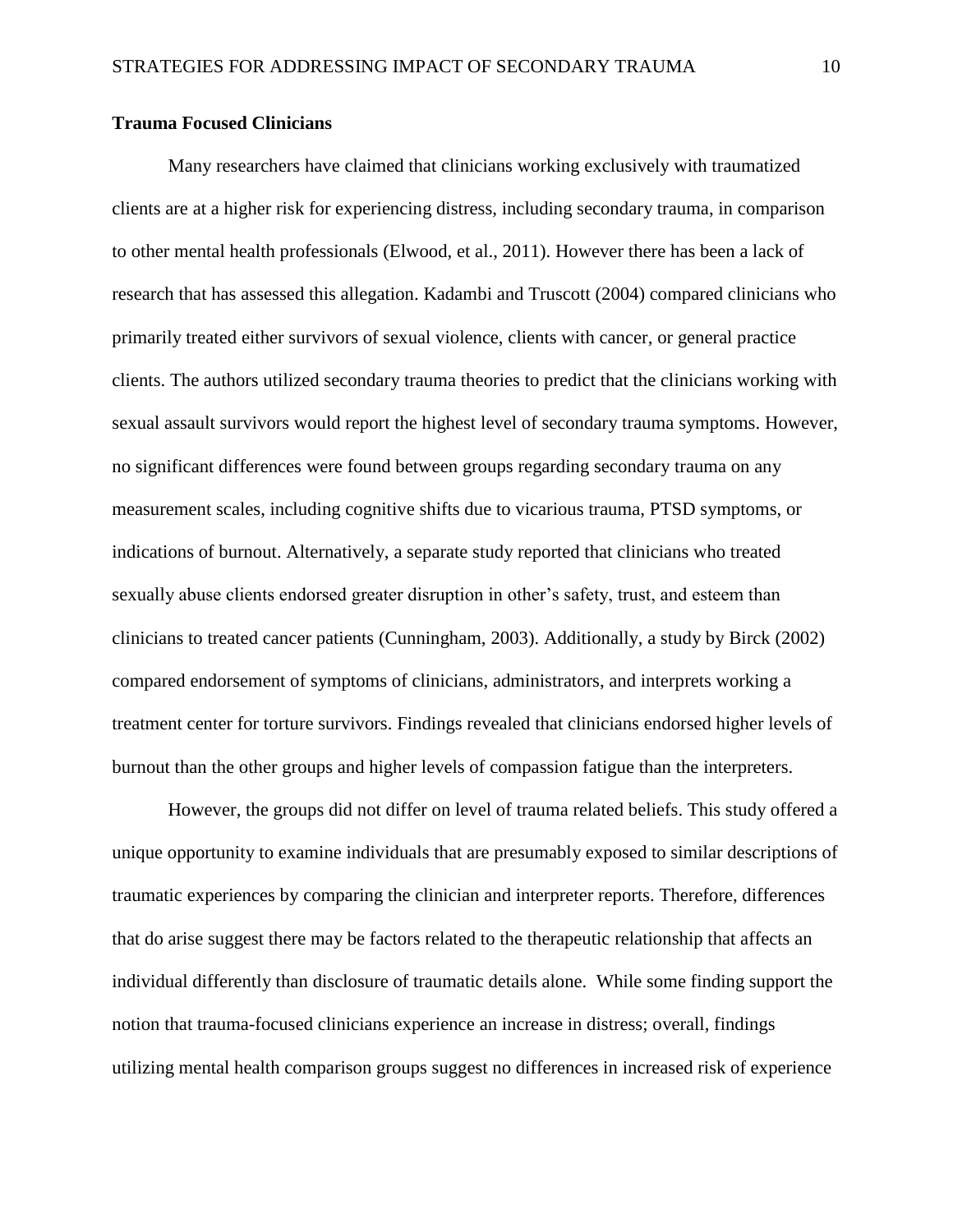distress or secondary trauma between trauma-focused and general clinicians (Elwood, et al., 2011).

#### **Exposure to Trauma-Related Therapy**

Similarly to the claim that trauma-focused clinicians are uniquely at risk, theorists hypothesize that the level of exposure to traumatic material is correlated to the experience of secondary trauma symptoms (Elwood, et al., 2011). If true, then research should support a link between secondary trauma and variables related to the degree of trauma exposure experienced by the clinician. However, conceptualizing the construct of trauma exposure has been difficult to measure. For instance, one therapist may conduct a two hour per week of intensive, traumafocused therapy with a single client; whereas, another therapist may spend twenty hours per week working with trauma survivors that primarily focus on non-trauma related issues. The various frequencies and intensities of exposure make it difficult to quantify the amount of trauma exposure. In an attempt to capture this concept, researchers consider the hours spent working with clients, percentage of trauma survivors in the caseload, and years working with trauma clients.

The percentage of trauma clients in a clinician's caseload is often used as a measure of secondary trauma exposure. While some studies have failed to find a relation between the percentage of trauma clients and trauma related symptoms, others have found some significant results to support this association (Elwood, et al., 2011). Similarly, examinations of the relationship between the number of hours per week spent working with trauma clients and secondary trauma symptoms have generated ambivalent results. Boberg and Regehr (2006) reported a significant correlation between hours per week and trauma related symptoms, but not cognitive distortions that are often associated with vicarious trauma. Additionally, Birk's (2002)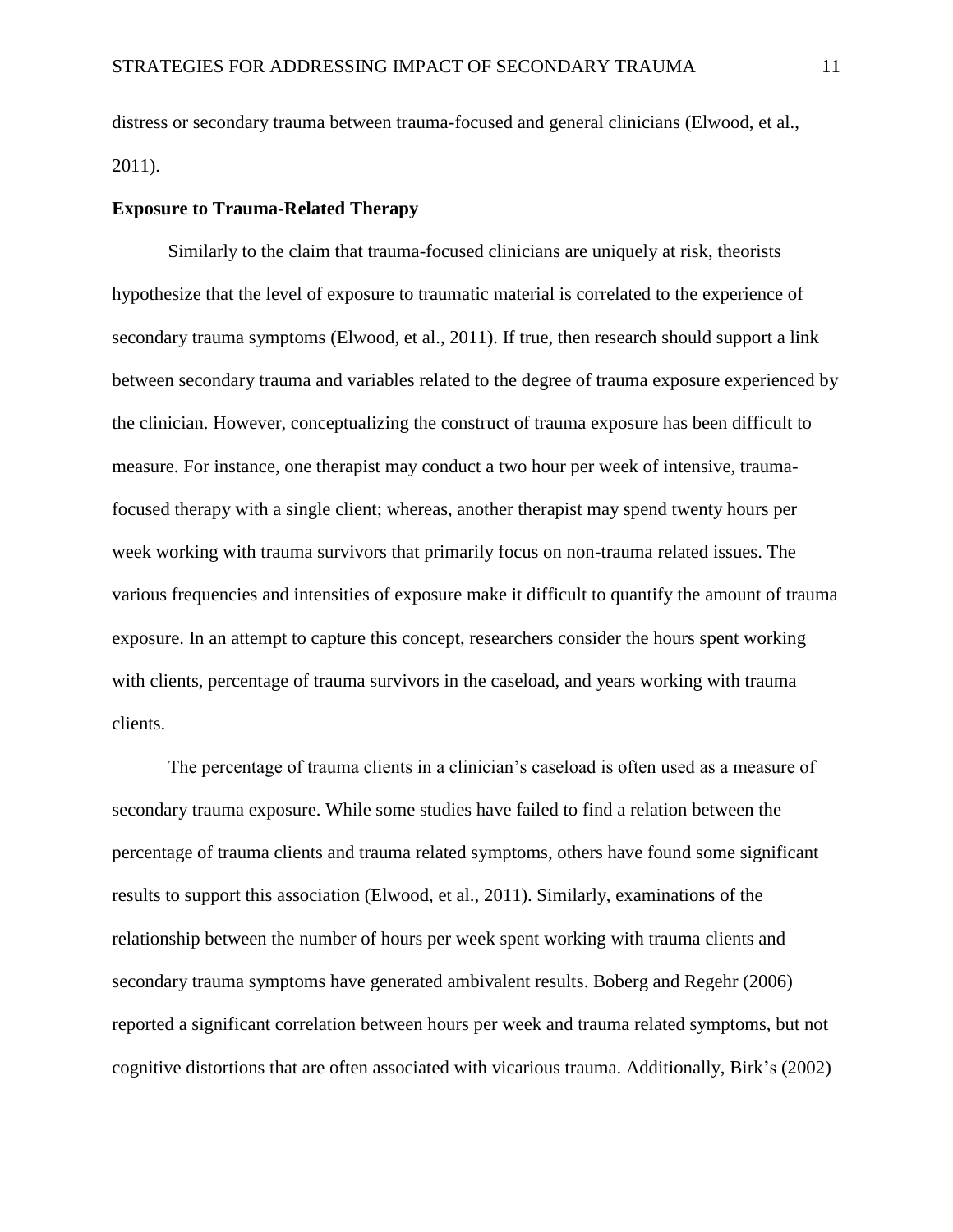research did not report associations with compassion fatigue or cognitive distortions, but did find a significant correlation between hours per week and burnout. Furthermore, Creamer and Liddle (2005), found a significant relationship between the hours per week spent with trauma clients and clinicians experiencing trauma symptoms.

Research regarding time spent working in the in the trauma field have shown that a shorter length of treatment trauma clients, rather than longer, is correlated with greater symptom severity (Elwood, et al., 2011). This association has been justified by the idea that clinicians who experience the highest levels of distress in response to trauma-focused work will be more likely to leave the field than those less affected. Alternatively, other studies have failed to discover a significant relationship between the length of treatment for traumatized clients and clinician's experiencing secondary traumatic stress.

#### **Personal Trauma History**

A clinician's personal trauma history has also been considered to be a factor that puts an individual at risk for experiencing secondary traumatic stress (Elwood, et al., 2011). It's theorized that being exposed to a client's traumatic experiences, reactions, and consequent cognitive distortions can trigger a clinician's reactions to their own trauma experiences. Research regarding the correlation between the clinician's personal trauma history and experiences with secondary trauma have yielded mixed results. Several studies have reported non-significant results; whereas, others have found an association between personal history of trauma and secondary trauma history. Explanations for these conflicting results are not apparent due to the research using a variety of measures and samples. Creamer and Liddle (2005) found that while personal trauma history was not significantly associated with trauma symptoms, previous personal trauma therapy was related. Furthermore, Hargrave et al. (2006) asked participants to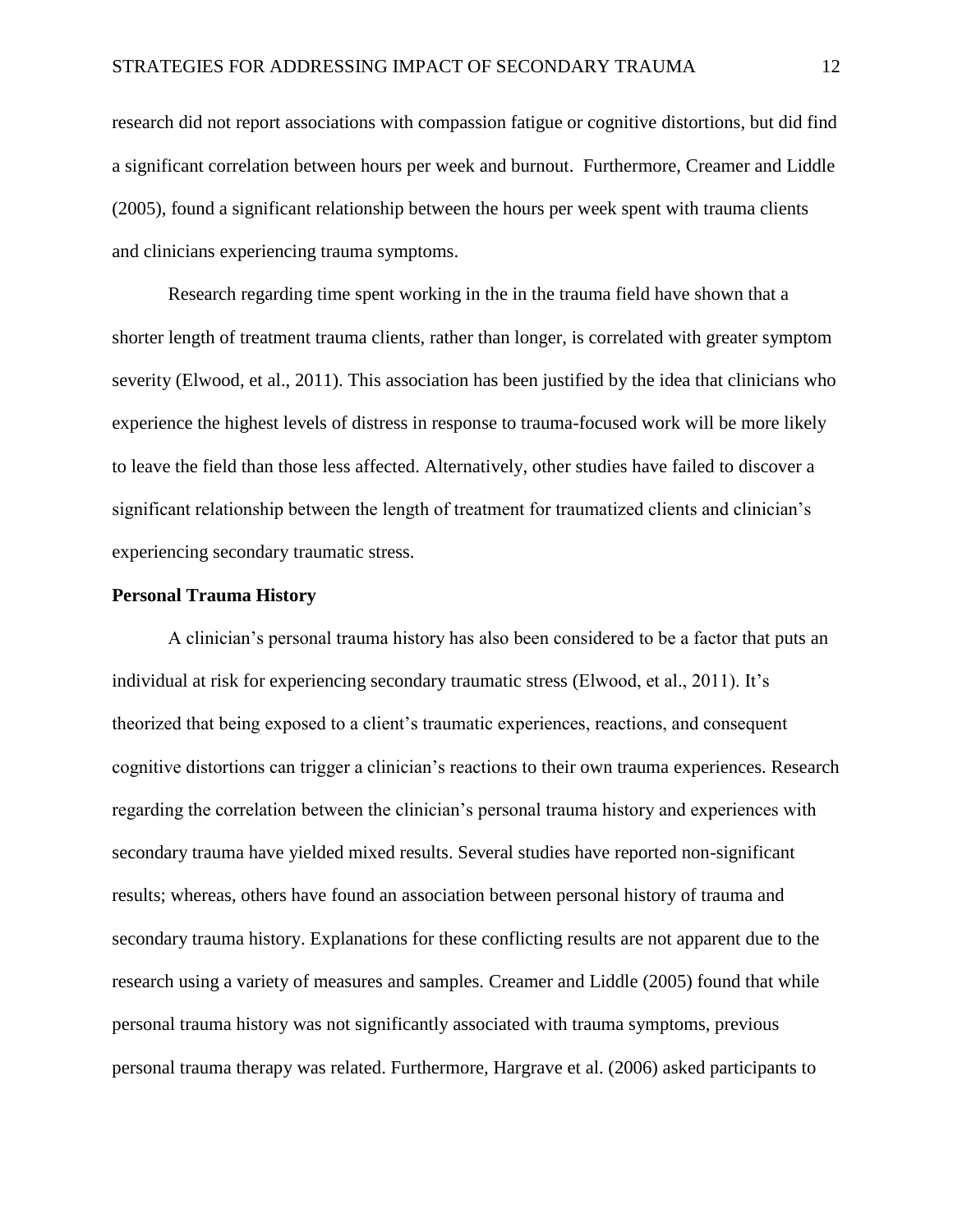indicate their perceived level of resolution regarding their personal traumatic experiences and found that those that considered their experiences to be unresolved endorsed significantly higher secondary trauma symptoms than those who considered their experiences resolved.

#### **Preventative Measures**

Despite all of the risks associated with secondary traumatic stress, there are preventative measures that can be taken to reduce the effects. Trippany , Kress, and Wilcoxon (2004), offered numerous ideas for how to support at-risk counselors; such as, "encouraging peer support groups, educating counselors on impact of client trauma on counselors, diversifying counselor caseload, encouraging counselor respite and relaxation, and encouraging counselor's sense of spirituality and wellness" (p. 26). Alternatively, Bober and Reghehr (2006) found that engaging in coping strategies that were recommended for therapists experiencing secondary traumatic stress did not immediately impact traumatic symptoms. Instead, the authors suggest that organizational structure, caseload size, hours per week serving traumatized clients, and workplace conditions all impact the occurrence and severity of secondary traumatic stress. "It is perhaps time that vicarious and secondary trauma intervention efforts shift from education to advocacy for improved and safer working conditions" (Bober & Reghehr, 2006, p. 8)

#### **Individual Preventative Measures**

It is vital for clinicians to have a professional awareness regarding preventative measures that may be used for individual and organizational use. Professional self-care is the utilization of skills and strategies by workers to maintain their own personal, familial, emotional, and spiritual needs while attending to the needs and demands of their clients (Newell & MacNeil, 2010). Selfcare strategies can include, but are not limited to: setting realistic goals with regard to caseload, utilizing breaks, getting adequate rest and relaxation, and maintaining positive relationships with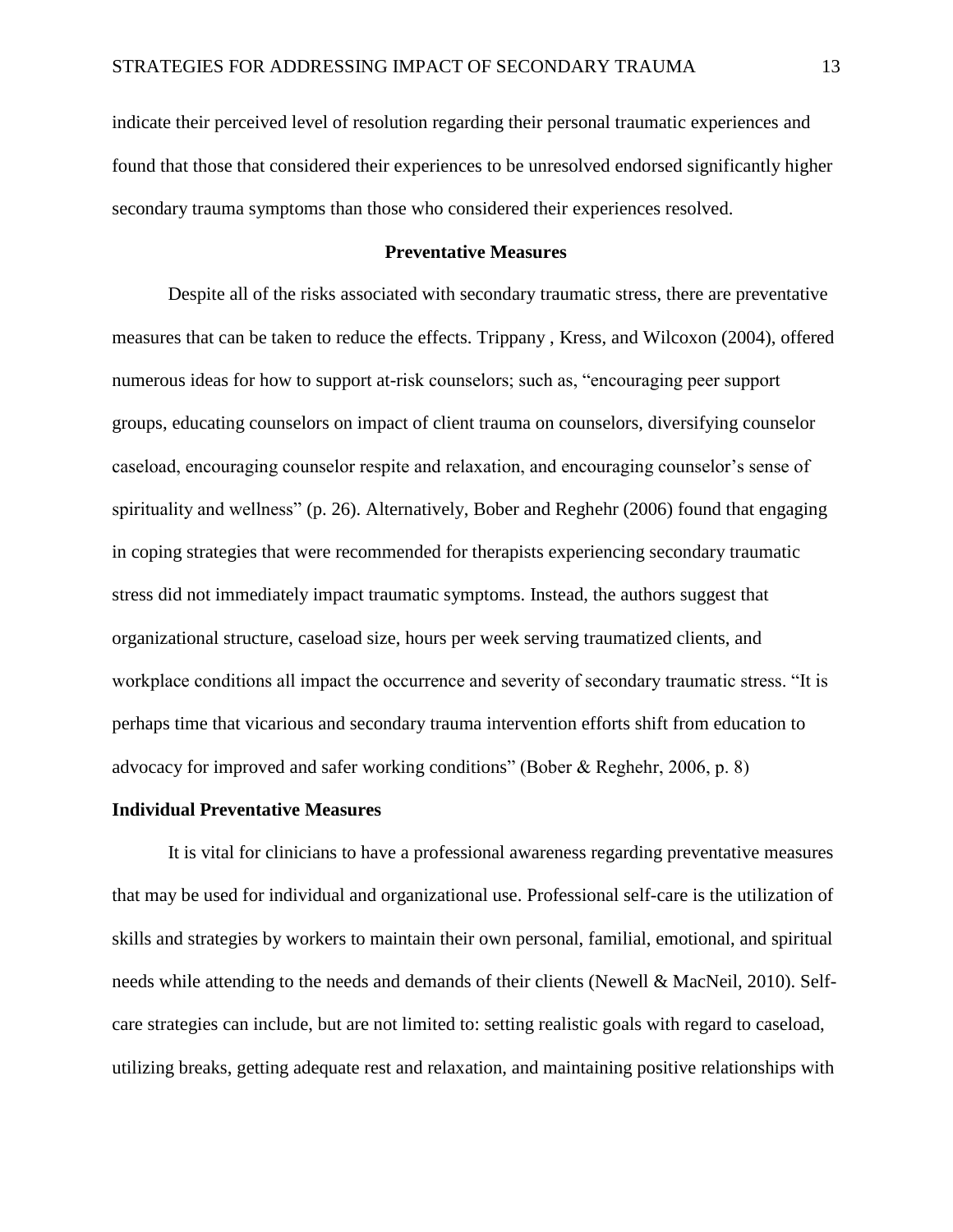friends and family. Additionally, receiving support from colleagues and supervisors may also decrease the effects of burnout and secondary trauma. Support from colleagues can include assisting with clerical work, assisting with a difficult client, consultation, and emotional support.

Consistent practice of self-care strategies and coping skills are necessary for the health and wellness of the clinician. A combination of biological and behavioral strategies; such as, maintaining physical health, balanced nutrition, adequate sleep, exercise, or recreation, can offer protection to the effects of secondary trauma. Additionally, through the use of self-expression, self-care may include artistic, culinary, or outdoor activities. Maintaining spiritual connections through religious, mindfulness, or philanthropic practices also enhances personal health and wellness. Furthermore, the use of emotional and social support from close friends and family have also been shown to help provide a defense against symptoms of secondary trauma. Lastly, for clinicians experiencing secondary traumatic stress, therapeutic support may be a beneficial option, especially for those who've personally experienced trauma.

#### **Workplace Preventative Measures**

There are several organizational characteristics that have been identified as risk factors for clinician's experiencing secondary traumatic stress; such as, systems and administrative constraints, insufficient supervision, lack of availability of client resources, and lack of support from colleagues (Newell & MacNeil, 2010). Furthermore, organizational culture has a vital impact on clinicians and the health of the work environment. Organizational culture is comprised of the assumptions, values, norms, and behaviors of its agency members. If an agency culture acknowledges the existence of secondary traumatic stress as normal reactions to client trauma may significantly impact the clinician's ability to cope. An open, non-judgmental organizational culture helps alleviate any stigma trauma workers may have about experiencing these reactions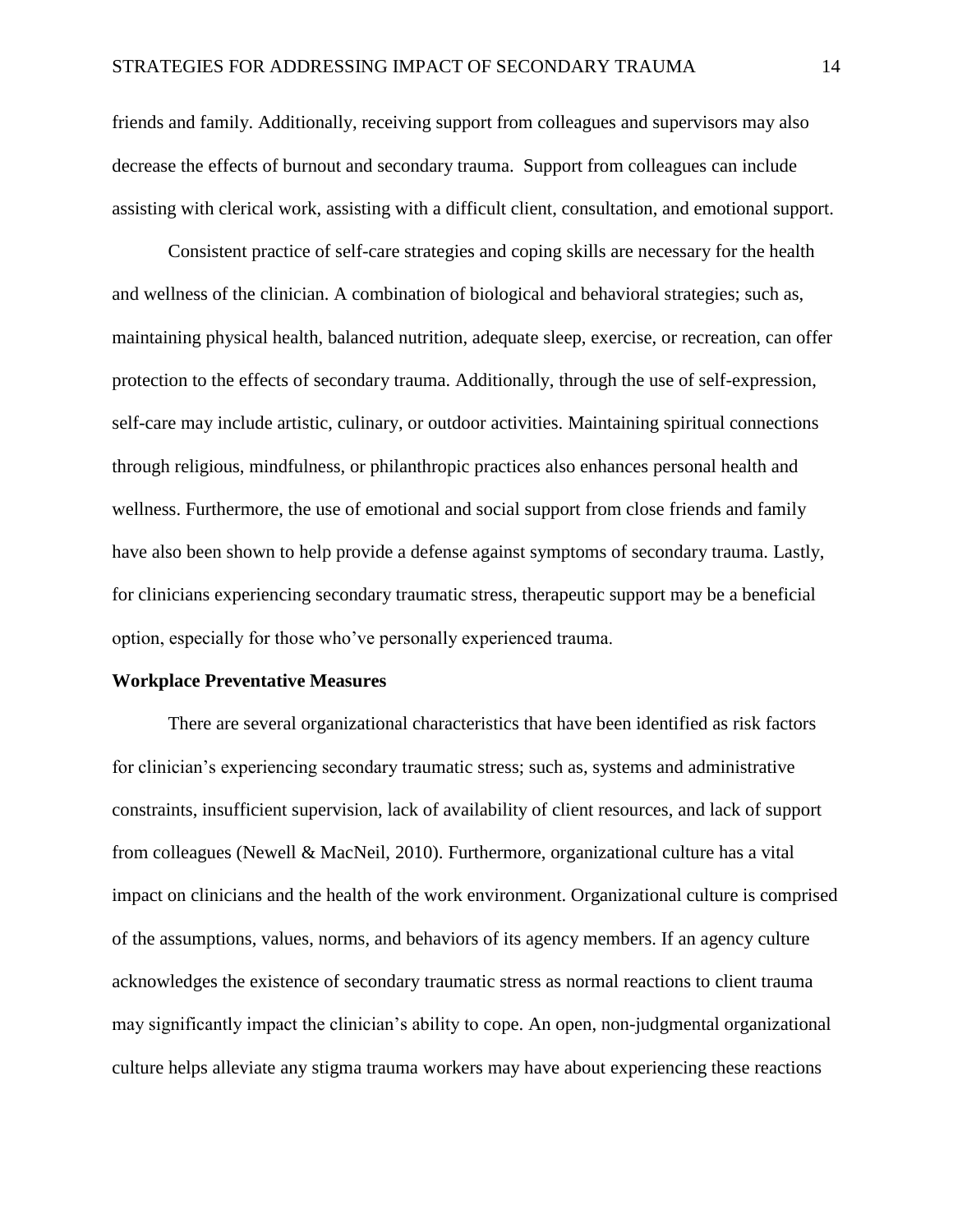and decreases feelings of inadequacy. One way agency supervisors and administrators can foster sensitivity and support in addressing secondary traumatic stress is by evaluating the degree to which these conditions exist within their organization. Instruments such as the Maslach Burnout Inventory, the Secondary Traumatic Stress Scale, and the Professional Quality of Life scale have been validated as measures of burnout and secondary traumatic stress. These assessments can be given during training events, agency meetings, or annual reviews. These findings can help legitimize the concerns for clinicians and create interventions to help address the problem; such as, developing a support group, increase supervision, or decrease caseload.

#### **Educational Preventative Measures**

Preventative measures associated in educational settings include teaching students the key features, warning signs, and symptoms associated with burnout and secondary traumatic stress; as well as, the importance of self-care strategies (Newell & MacNeil, 2010). This information can be integrated into course content across the program development. Helping students understand organizational risk factors prior to practicing in the field may decrease their vulnerability and increase awareness when selecting an agency to practice with. Additionally, incorporating education and skills training on self-care strategies can serve as vital practice for when students get into the field.

#### **Conclusion**

Providing therapeutic services can be a complex and difficult task, especially when working with clients who have experienced trauma. While professional burnout is a phenomenon that can occur in most any therapeutic setting, secondary traumatic stress occurs with direct practice with crisis and trauma populations (Newell & MacNeil, 2010). The overall threat and impact of secondary trauma has been a major topic of research throughout the years, and it has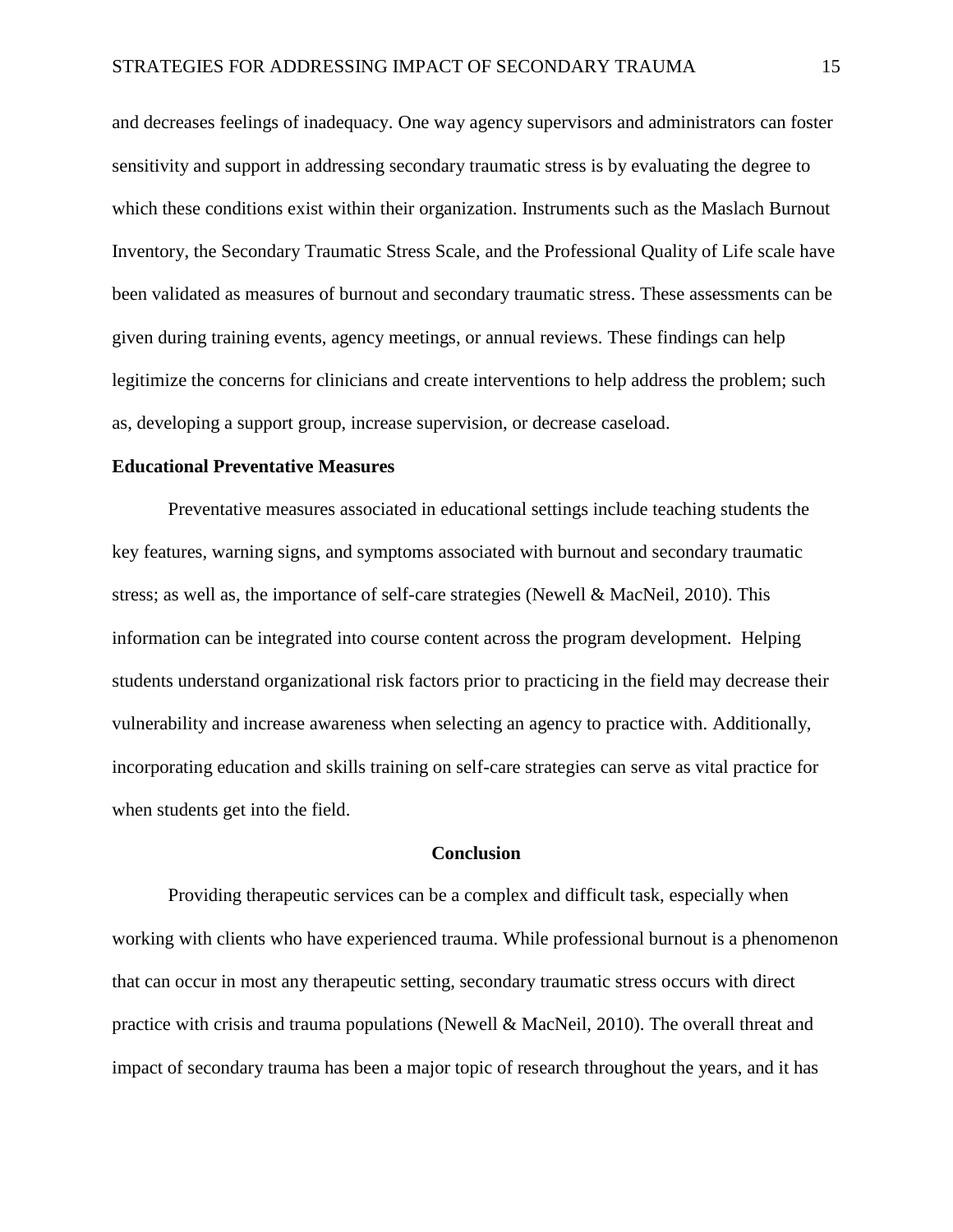resulted in conflicting findings. Several factors may contribute to the range of secondary traumatic stress experiences across studies; such as, differences in test measurements, differences in subjective and objective levels of distress, and environmental characteristics (Elwood, et al., 2011).

Despite all of the risks associated with secondary traumatic stress, there are preventative measures that can be taken to reduce the effects. These preventative measures can occur on a personal, organizational, and educational level. Professional self-care strategies can include, but are not limited to: setting realistic goals with regard to caseload, utilizing breaks, getting adequate rest and relaxation, receiving support from colleagues and supervisors (Newell & MacNeil, 2010). Personal self-care strategies that focus on maintaining physical health, creative expression, spiritual connections, and loving relationships can help reduce the effects of secondary trauma. Additionally, fostering a healthy organizational culture that is supportive can help alleviate any stigma trauma workers may have about experiencing these reactions and decreases feelings of inadequacy. Lastly, preventative measures associated in educational settings include teaching students the key features, warning signs, and symptoms associated with burnout and secondary traumatic stress; as well as, the importance of self-care strategies.

Regardless of the research having inconsistent findings regarding the significance and development of secondary traumatic stress, working with clients who have experienced significant trauma is difficult and personally impactful work. It is vital for clinician's, new and experienced, to understand the risks associated with working in this field; as well as, strategies that can help continue the effective and imperative treatment for this critical population.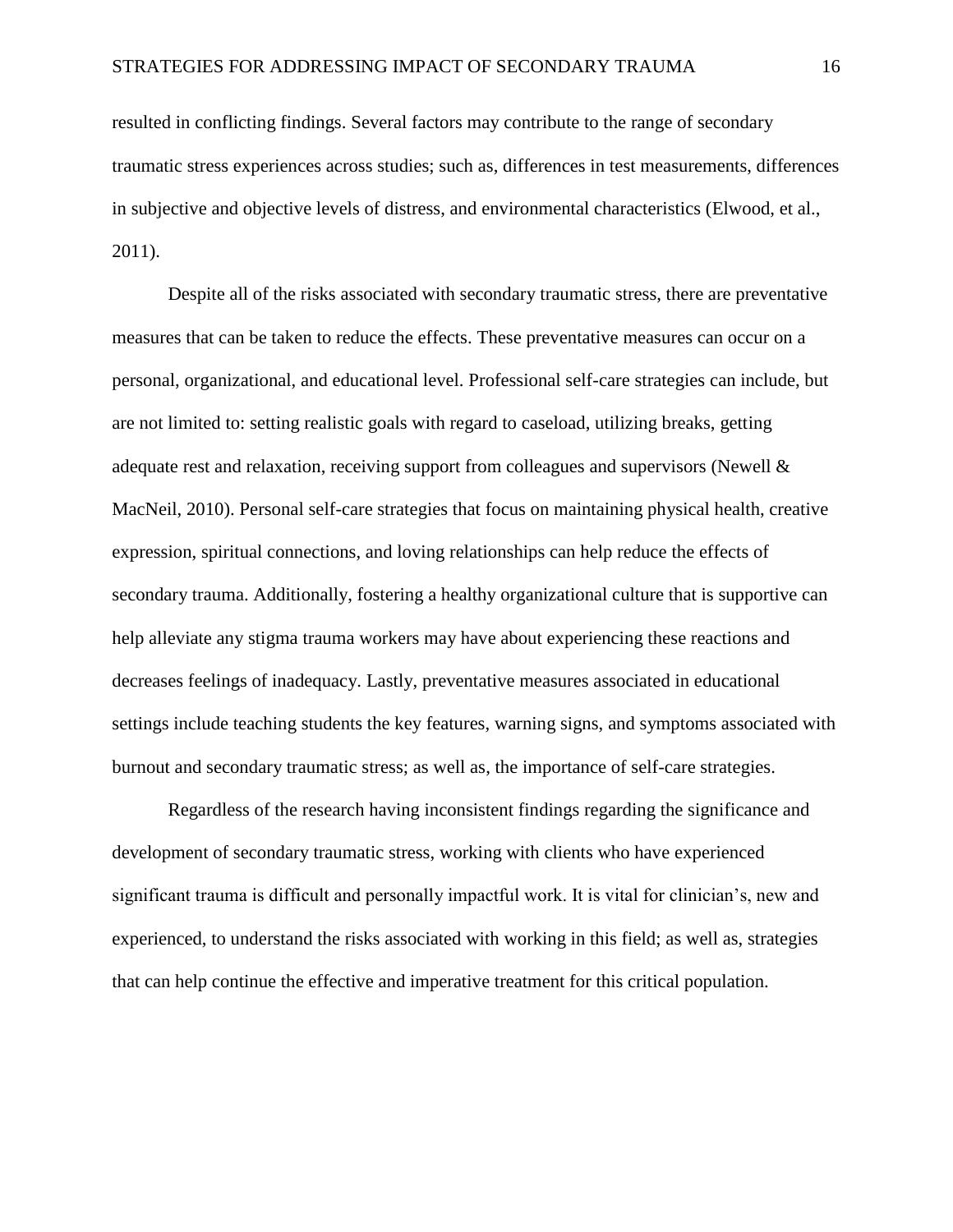#### **References**

- Bober, T., & Reghehr, C.D. (2006) Strategies for Reducing Secondary or Vicarious Trauma: Do they Work? *Brief Treatment and Crisis Intervention*, *6*, 1-9.
- Brick, A. (2002). Secondary Traumatization and Burnout in Professionals Working with Torture Survivors. *Traumatology, 7*, 85-90
- Creamer, T. L., & Liddle, B. J. (2005). Secondary Traumatic Stress among Disaster Mental Health Workers Responding to the September 11 Attacks. *Journal of Traumatic Stress*, 89-96.
- Cunningham, M. (2003). Impact of Trauma Work on Social Work Clinicians: Empirical Findings. *Social Work, 48*, 451-459.
- Devilly, G., Wright, R., & Varker, T. (2009). Vicarious Trauma, Secondary Traumatic Stress or Simply Burnout? Effect of Trauma Therapy on Mental Health Professionals. *Australian & New Zealand Journal of Psychiatry*, *43*(4), 373-385.
- Elwood, L.S., Mott, J., Lohr, J.M., & Galovski, T.E. (2011). Secondary Trauma Symptoms in Clinicians: A Critical Review of the Construct, Specificity, and Implications for Trauma-Focused Treatment. *Clinical Psychology Review*, *31*, 25-36
- Hargrave, P. A., Scott, K. M., & McDowall, J. (2006). To Resolve or Not to Resolve: Past Trauma and Secondary Traumatic Stress in Volunteer Crisis Workers. *Journal of Trauma Practice, 5*, 37-55.
- Kadambi, M. A., & Truscott, D. (2004). Vicarious Trauma among Therapists Working with Sexual Violence, Cancer, and General Practice. *Canadian Journal of Counselling*, *38*, 260-276.
- Maslach, C. (1976), "Burned-out", *Human Behavior*, *9*, 16-22.